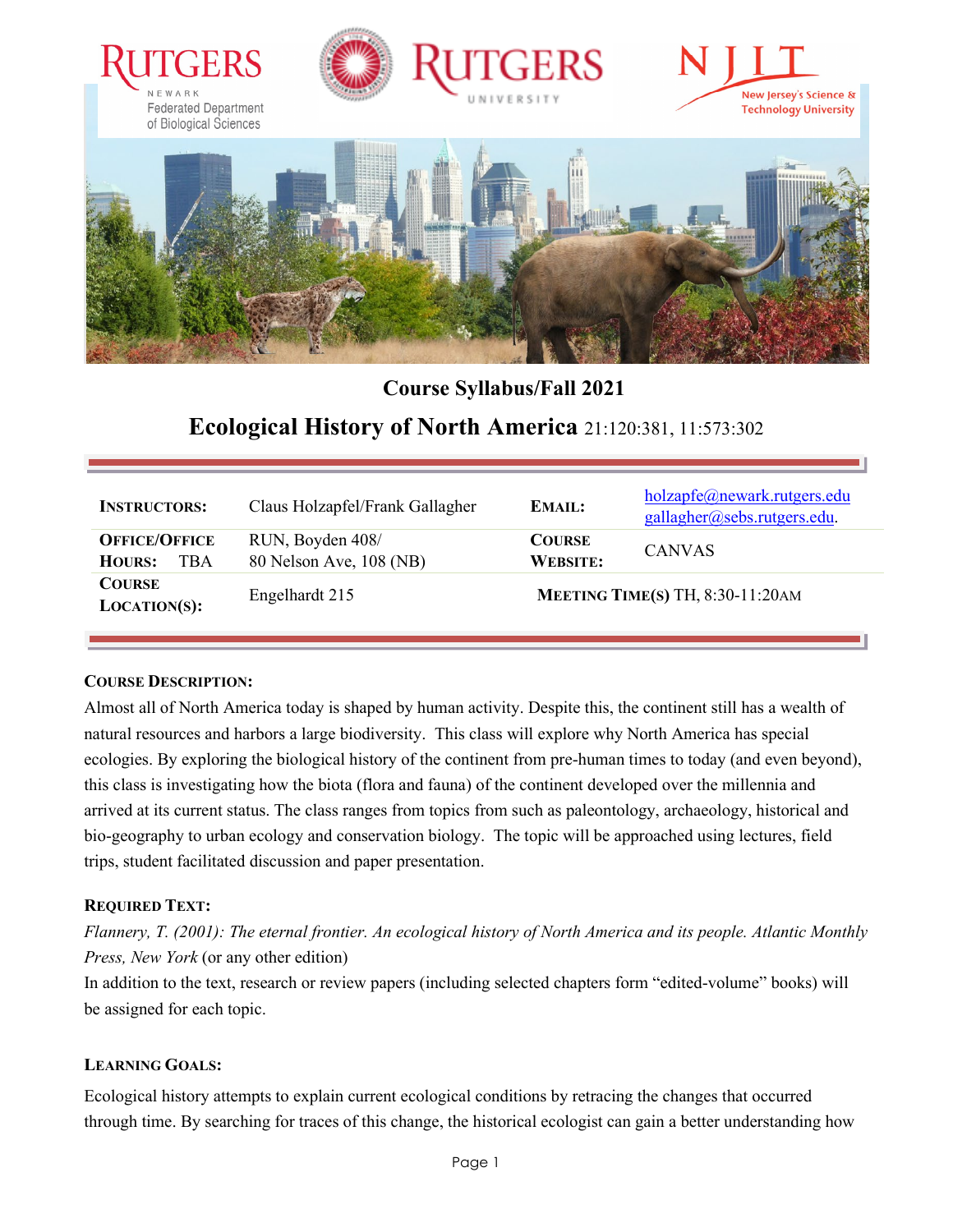current ecosystem function and what can be done to improve them (if needed). Therefore, the main objectives of the new course are (a) to give students a better understanding on how current ecosystems were shaped, (b) why they are as they are, and (c) how environmental problems can be addressed in more holistic way. During class we will be increasingly focuses on urban systems. In this process our urban students will understand and appreciate "urban ecologies" better and will learn how to experience and to see their environment more actively. The "story" will start where we are now, in an urban landscape. In lectures, field trips and field exercises we will foster an enhanced understanding of our habitat better and we will review the methods used in urban ecology research. Only after that, can we backtrack in time and review how the urban landscape formed during deep history - before human appeared - and throughout human history. All this will be facilitated by engaging students in active student group projects related to urban ecology and on field trips that cover urban-extra urban gradients so typical for cosmopolitan New Jersey.

#### **Learning Objectives**

a. As much as human history teaches us about what we are (or could be), this account of the ecological history of our continent will foster an understanding of why we arrived at the current ecological condition.

b. Students will understand that natural processes are active in human dominated landscapes as well and how urban environments are part of the natural history as well.

c. Students will gain an awareness of how to read the current landscape and look for signs of the past that explain the present (and maybe the future).

d. Students will appreciate how natural and human histories are connected.

e. Students will understand how to address problematic human impacts and find ways of allowing natural processes to continue less impeded. As such they will see that science must play a central role in addressing problems of societal concern.

#### **Assessment and Grade Calculation:**

| Field Trip protocols (3 trips)       |     | 10%              |
|--------------------------------------|-----|------------------|
| <b>Reading Questions</b>             |     | $10\%$           |
| Midterm and Final exam               |     | 40% $(20%$ each) |
| Project (Presentations and Write up) | 40% |                  |

Grading system 90-100 % A 85-89 B+ 77-84 B 75-76 % C+ 67-74 C 60-66 D etc. (fractions are rounded e.g., 89.5=90, 89.4=89)

#### **Assignments:**

- 1. "My home range" presentation
- 2. Questions for weekly readings
- 3. Field trip protocols (including Bioblitz report)
- 4. For 21:120:381 (Rutgers Newark Q1) Paper summarizing a specific topic related to class (e.g., history and potential future of specific ecosystems). This monograph is to be delivered in written form by undergraduate students, with 2 stages of review: 1st and 2nd draft and final paper. The paper will be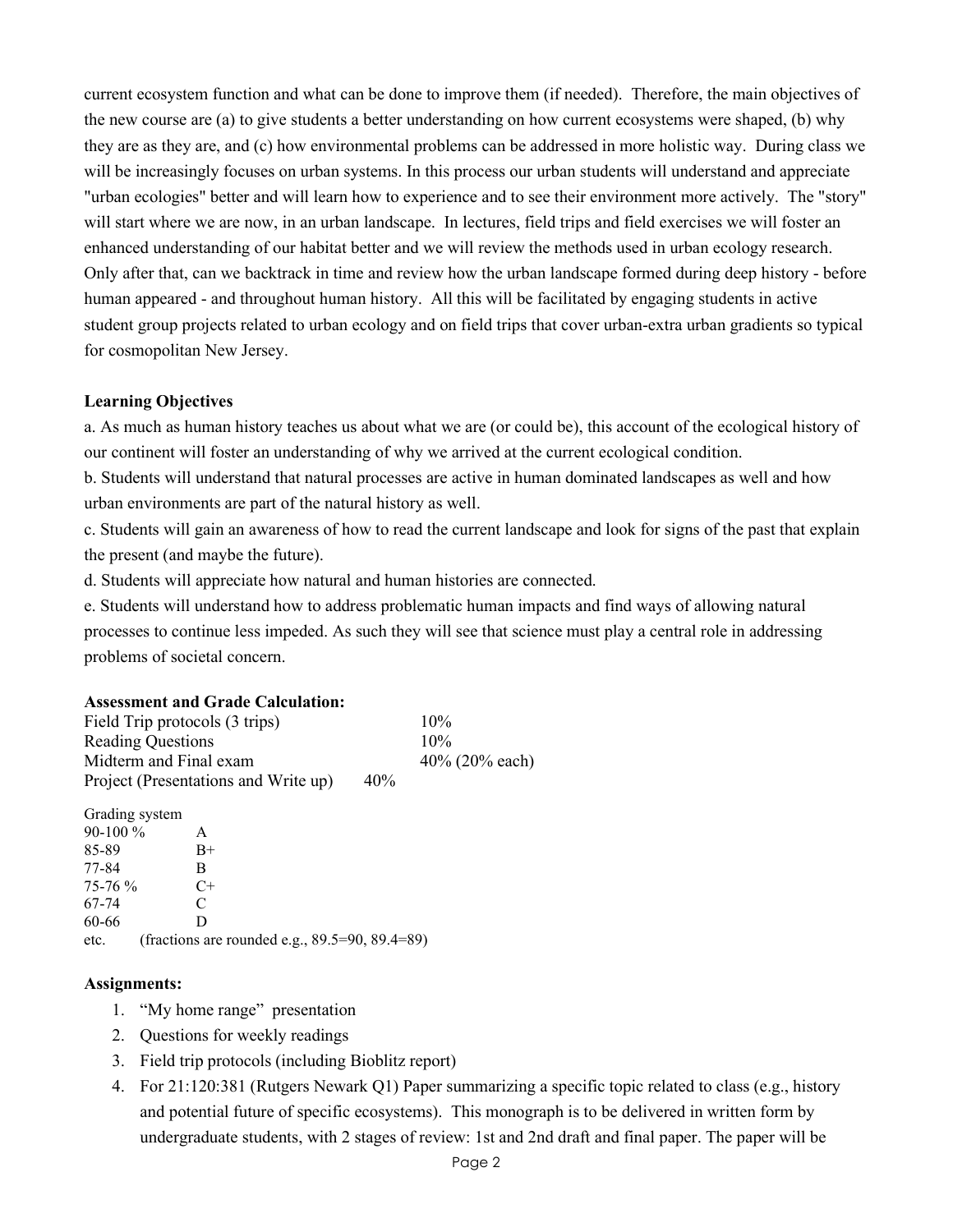presented (10 minutes) in oral form by all students (with PowerPoint slides) to the class, 40 % of grade (undergraduates), 20% for graded (graduate students).

+ Graduate students taking the class per permission and for credits, will prepare an additional 30 minute lecture about a topic of their particular research interest in relation to the class topic. The lecture will be discussed with the instructor before inception and delivery (20% of grade).

# **Departmental Grading Guidelines (for Landscape Architecture program New Brunswick Students 11:573:302):**

While the assignment of grades is ultimately the purview of the instructor, the department uses the following guideline for understanding appropriate grading in its courses:

A- Outstanding -This not only means fulfilling the requirements, but impressing and going beyond the initial expectations of the project. The student has demonstrated a superior grasp of the subject matter coupled with a high degree of creative or logical expression, and strong ability to present these ideas in an organized and analytical manner,

B- Very Good - The student has demonstrated a solid grasp of the material with an ability to organize and examine the material in an organized, critical, and constructive manner. The projects and in-class performance reveal a solid understanding of the issues and related theories or literature.

C- Acceptable -The student has shown a moderate ability to grasp concepts and theories for the class, producing work that, while basically adequate, is not in any way exceptional. This performance in class display a basic familiarity with the relevant literature and techniques.

D- Unacceptable - The work demonstrates a minimal understanding of the fundamental nature of the material or the assignment with a performance that does not adequately examine the course material critically or constructively. Students cannot graduate from the Landscape Architecture program with 2 D's in required SSO classes,

F- Failure - The student has demonstrated a lack of understanding or familiarity with course concepts and materials. Their performance has been inadequate. Failure is often the result of limited effort and poor attendance which may indicate that the student is not in the proper field of study.

## **Academic Integrity:**

The course has a zero tolerance policy for academic dishonesty, including plagiarism and cheating. Instances of dishonesty will be reported to Academic Integrity Officers to determine if further action is required. If you have any questions about what constitutes plagiarism or cheating, please ask your instructors or refer to the academic integrity websites for Rutgers and NJIT:

- <http://academicintegrity.rutgers.edu/academic-integrity-at-rutgers>
- $\checkmark$  <http://studentconduct.rutgers.edu/>
- <http://www.njit.edu/academics/integrity.php>

# **Attendance:**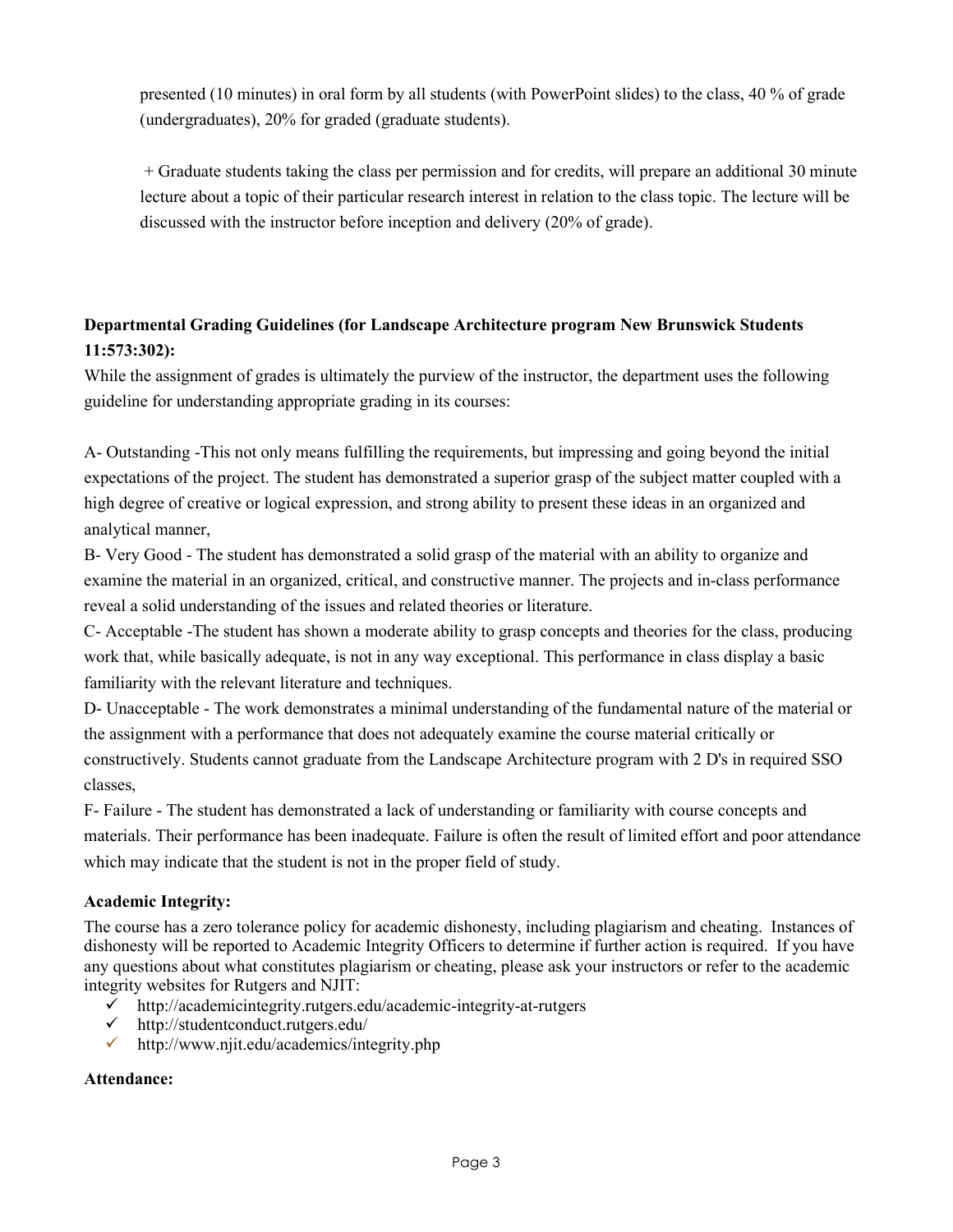Class attendance is Mandatory. A minimum level of participation is defined as being in attendance for the entire duration of a class session. It is the student's responsibility to be in attendance at all required classes and trips. All personal plans should be made in accordance with the class schedule.

Attendance and active participation in class is a fundamental part of learning. The interaction, discussion, and activities that take place during class will be critical to both the development of your design for this class, but also your development as a designer. Unexcused absences are not permitted. If you miss class for illness or an emergency, please provide a written explanation of this absence to the instructor, preferably before the class missed, but no more than a week after the absence. An absence is not an excuse for not being prepared for the next class.

[For New Brunswick students] The course requirements above are in addition to, and do not obviate any departmental requirements as are laid out in the departments Student Handbook, [\(http://landarch.rutgers.edu/current\\_students/policies\\_st.html\)](http://landarch.rutgers.edu/current_students/policies_st.html).

# **Work Becomes Department Property** (**for Landscape Architecture program):**

Submitted drawings, models, photographs, or written papers for any project assigned in the Department's courses are considered the property of the Department and may be retained in its archives for exhibition and accreditation purposes. All projects will be graded and returned to the student at a location designated by the instructor. Should your drawings be retained by the Department, you will be given the opportunity to obtain a print or photographic record of your work. Department files are OFF LIMITS to students.